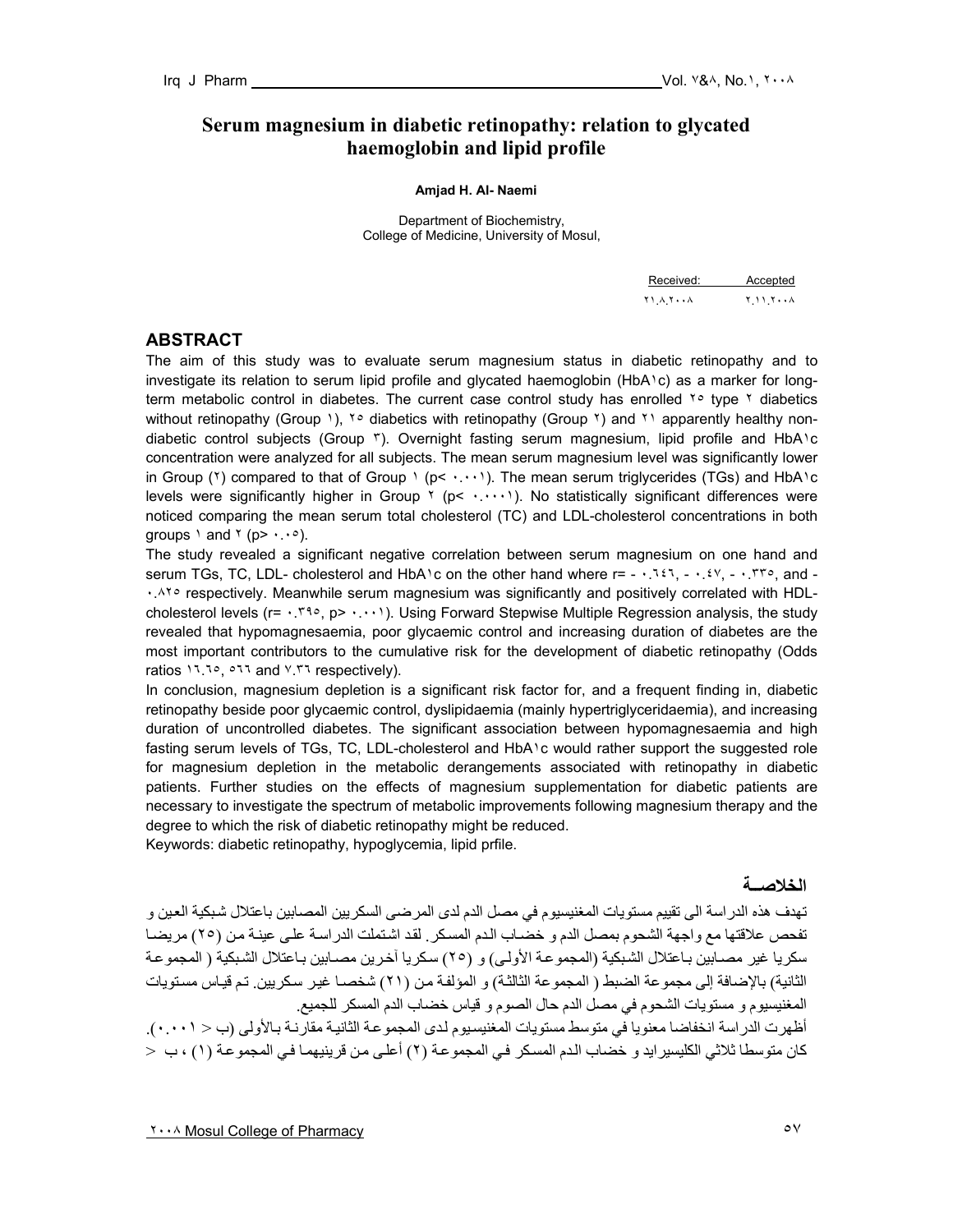.٠.٠٠٠١ لم تظهر الدراسة فروقا معنوية عند مقارنة متوسطي (إجمالي الكوليسѧتيرول) و (الكوليسѧتيرول ضѧمن البѧروتين الشحمي قليل الكثافة) لمصل الدم لدى المجموعتين ١ و ٢ حيث ب > .٠.٠٥

أظهرت الدراسة وجود ترابط معتد سالب بين مستويات المغنيسيوم بمصل الدم من ناحية و ثلاثي الكليسيرايد، إجمالي الكوليستيرول لمصل الدم ، الكوليستيرول ضمن البروتين الشحمي قليل الكثافة و خضاب الدم المسكر من ناحية أخرى (ر = ٦٤٦ ٠-، ٤٧ .-، ٣٣٥ .-، ٨٢٥ .- بالتعاقب)، بينمـا أظهرت تر ابطـا معتدا ايجابيـا بـين مسـتويات المغنيسـيوم و الكوليسـتيرول ضـمن البـروتين الشـحمي عـالي الكثافـة (ر= ،٠.٣٩٥ ب٠٠١ ). لقـد أظهـرت الدراسـة أن انخفـاض المغنيسيوم بمصل الدم، ارتفاع متوسط خضاب الدم المسكر و تقادم داء السكري لدى المصـاب بـه هـي أكثر العوامل التـي تمت دراستها إسهاماً في الخطورة المتراآمة و المفضية إلى الإصابة باعتلال الشبكية لدى عينة البحث.

تستنتج الدراسة إن انخفاض المغنيسيوم بمصل الدم يعد عامل خطورة هام و من التغير ات الكيماوية الحيوية الملحوظـة عند اعتلال شبكية العين جراء داء السكري إلى جانب كل من ارتفاع متوسط خضباب الدم المسكر ، خلل الشحمانية (و لاسيما فرط ثلاثي الكليسير ايد) وتقادم المرض لدى المصـاب. إن الترابطـات المعتدة الهامـة لانخفـاض المغنيسيوم بمصـل الدم مـع كل من فرط ثلاثي الكليسير ايد، فرط إجمالي الكوليستيرول، فرط الكوليستيرول ضمن البروتين الشحمي قليل الكثافة و كذلك فرط خضاب الدم المسكر تشكل دعما للدور الافتراضي لانخفاض المغنيسيوم بمصل الدم في الاضطرابات الايضية المرتبطة باعتلال الشبكية لدى مرضى النوع الثاني من داء السكري، مما يبرز الحاجة إلى إجراء دراسات مستفيضـة حول تأثير ات إعطـاء المغنيسـيو م لمر ضـي السـكر ي و اختبـار ً طيـف التغيـر ات الايضـية الايجابيـة المتوقعـة مـع در اسـة مـدى الانخفاض المحتمل لاحتمالية الإصابة باعتلال الشبكية.

agnesium (Mg) is the second M agnesium (Mg) is the second<br>predominant component in the intracellular compartment, an important regulator of many cellular processes, and a cofactor of more than ٣٠٠ essential metabolic reactions including those which utilize or produce Mg ATP complex.<sup>1</sup>. It has been recently pointed out that Mg deficiency is related to several life style- related diseases, such as hypertension, hyperlipidaemia, and ischemic heart disease. ',' Magnesium plays an important role in carbohydrate metabolism and its imbalance has been implicated in diabetes mellitus (DM) as a cause and a consequence  $.$ <sup> $\ddot{\cdot}$ 1</sup>

 A large body of evidence has been progressively accumulated in the past years that shows a link between hypomagnesaemia and reduction of tyrosine- kinase activity at the insulin receptor level, which may result in the impairment of insulin action. $Y^{-3}$ . In this way hypomagnesaemia has been regarded as a cause for insulin resistance, although however being a consequence of hyperglycaemia which, independent of insulin or other responses due to oral glucose ingestion has a potential role in cellular ionic changes of free calcium and Mg. ` The low availability of intracellular Mg does not only diminish tyrosin- kinase activity but also

increases vascular constriction mediated by calcium and thus interfering with the usage of the cellular glucose. Such mechanisms contribute to both increased blood pressure and insulin resistance.<sup>Y, 11</sup>

 The association between DM and hypomagnesaemia is compelling for its wide ranging impact on diabetic control and complications. <sup>1</sup>. The chronic complications of diabetes develop when cells are chronically exposed to hyperglycaemia. The non- enzymatic glycosylation of cellular proteins and the accumulation of polyol as sorbitol result in the formation of the end products of advanced glycosylation in different tissues. This process aids to trigger macrovascular complications like dyslipdaemia atherosclerosis, hypertension and microvascular complications like neuropathy, nephropathy and retinopathy.<sup>11</sup>. Advanced glycosylation end products are thought to play a major pathogenic role in diabetic retinopathy  $(17)$ .

 Magnesium depletion has been linked to the development of diabetic retinopathy.<sup>4,11,14</sup> Although strict metabolic control in diabetes is believed to delay the development of late complications, it has been demonstrated conclusively that such a control restrains the development of retinopathy in diabetic patients.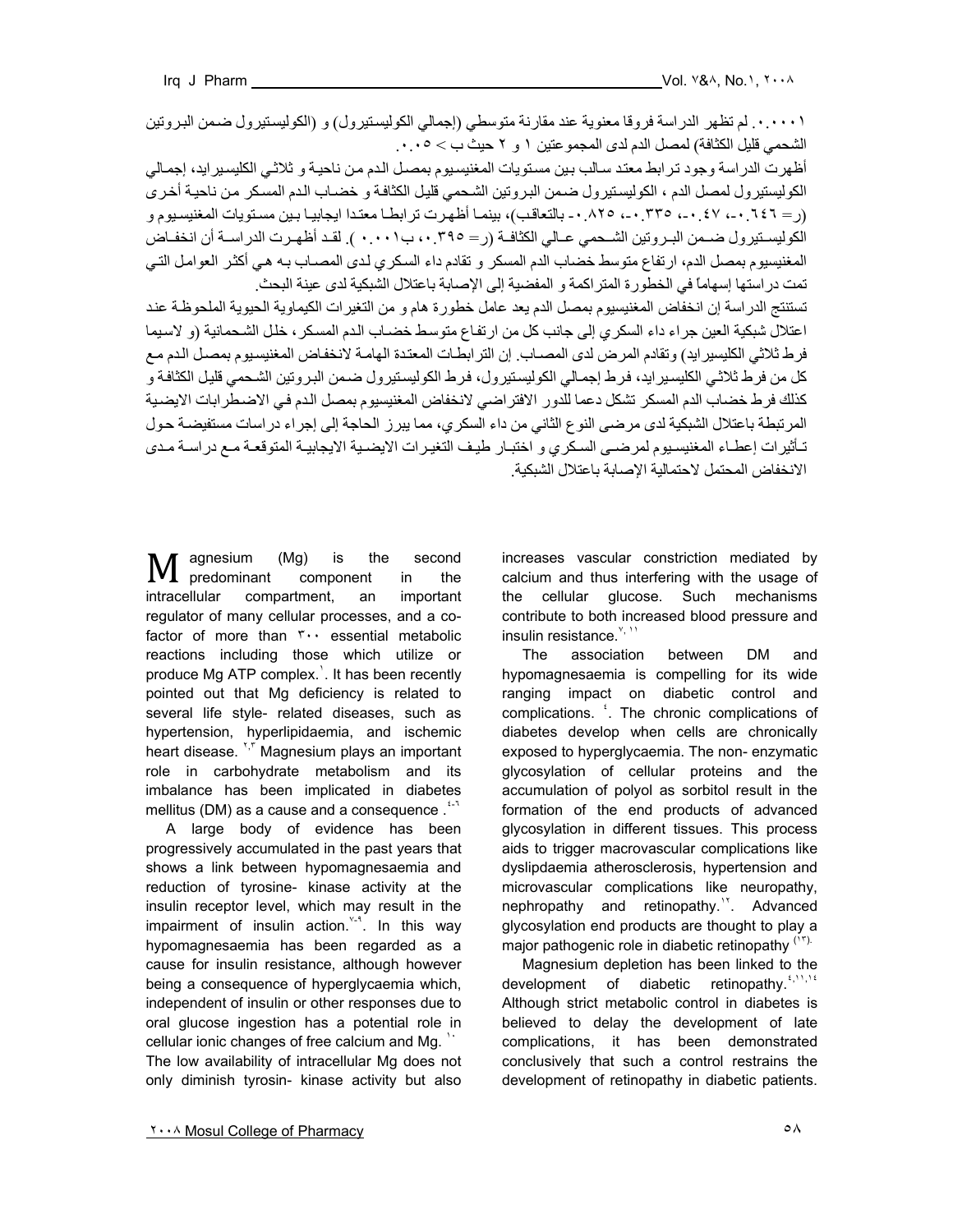This study aims to study serum magnesium status in relation to glycated haemoglobin (HbA١c) and serum lipid profile in patients with diabetic retinopathy.

# **Patients and methods**

This is a case- control study that was carried out over a period of  $\tau$  months started from May 1<sup>st</sup>. to July  $\mathsf{r}_1$ <sup>st</sup>.  $\mathsf{r}_2$ . It enrolled a randomly selected sample of known cases of type <sup>٢</sup> DM who are regularly attending "Al- Wafaa Center for Diabetes Treatment and Research" in Western Mosul.

 Patients who agreed to participate in the study were referred for ophthalmological assessment by a specialist in the "Ophthalmology Outpatient Clinic" in Al-Jumhory Teaching Hospital. They were assessed for the presence or absence of diabetic retinopathy using direct and indirect ophthalmoscopy. Subjects with hypertension, chronic diahroea, and/ or on diuretics were excluded from the study.

 Finally, based on the ophthalmological assessment, a randomly selected group of ٢٥ diabetic patients without retinopathy (11 males and  $16$  females) formed Group (1) and another group of  $\gamma \circ$  diabetics with retinopathy ( $\gamma \circ$  males and  $\cdot \cdot$  females) joined Group ( $\cdot$ ).

A control group of <sup>1</sup> subjects (11 males and 1. females) was randomly selected for comparison forming Group ٣. They were apparently healthy age and sex matched non- diabetic individuals who agreed to be the control volunteers in this study.

 A six- ml blood sample was collected from all diabetic and non- diabetic participants following overnight fasting. EDTA tubes were used to collect around one- half ml whole blood specimens which were kept refrigerated at  $1 - A$  c<sup>o</sup> for estimation of glycated haemoglobin (HbA١c) in weekly batches. The remaining blood was collected in plain tubes, allowed to clot and serum was separated by centrifugation at ٣٠٠٠ rpm for  $1 - 1$  minutes and kept frozen at  $-1$   $\cdot$  c<sup>o</sup> for the estimation of serum lipids and magnesium in weekly batches as well. Specimens handling and biochemical measurements were carried out in the Laboratory of Clinical Biochemistry, Department of Biochemistry, Mosul Medical College.

The estimation of HbA<sup>1</sup>c was done using a modified quantitative colorimetric method with the use of a kit purchased from Stanbio Laboratory (USA). In this method a preparation of haemolyzed whole blood is mixed with binding cation- exchange resin. The nonglycated haemoglobin (HbAº) binds to the resin leaving (HbA١) free to be removed by means of a resin separator in the supernatant. Results were directly reported as HbA١c using the standard concentration of ٧.٦%.

 Serum magnesium was measured using Gindler, Heth and Khayam- Bashi method (10, 11) where calmagite, a metallochromic indicator forms a colored complex with magnesium in basic medium. The measured absorbance is proportional to magnesium concentration in the specimen. Magnesium assessment was done using a kit purchased from Biolabo (France).

 Determination of serum total cholesterol (TC), high density lipoprotein cholesterol (HDL-C) and triglycerides (TGs) was performed using enzymatic methods <sup>(1Y)</sup>. Low density lipoprotein cholesterol (LDL- C) was calculated using Friedwald formula for those with serum triglycerides  $\lt$   $\frac{1}{2}$  mmol/L where LDL- C  $(mmol/L) = TC-(HDL-C + TG x \cdot .\epsilon \circ \circ)^{(\cdot \wedge)}$ .

 The statistical analysis used in this study included the standard statistical methods to determine the mean, standard deviation (SD), and range (minimum - maximum). Unpaired Student's t- test was used to compare the mean values of the studied parameters. In addition, the association between the biochemical markers studied was done using linear regression analysis. Forward Stepwise (Conditional) Multiple Regression analysis was performed and the Odds ratios were calculated for the studied parameters as a reflection for their contribution to the risk of development of diabetic retinopathy. Differences between observations were considered not significant as p>٠.٠٥.

## **Results**

The results of the analyzed data are presented according to the grouping of subjects enrolled in this study. Fifty known cases of type  $\gamma$  diabetes mellitus (DM) and other \* apparently healthy age and sex matched non-diabetic subjects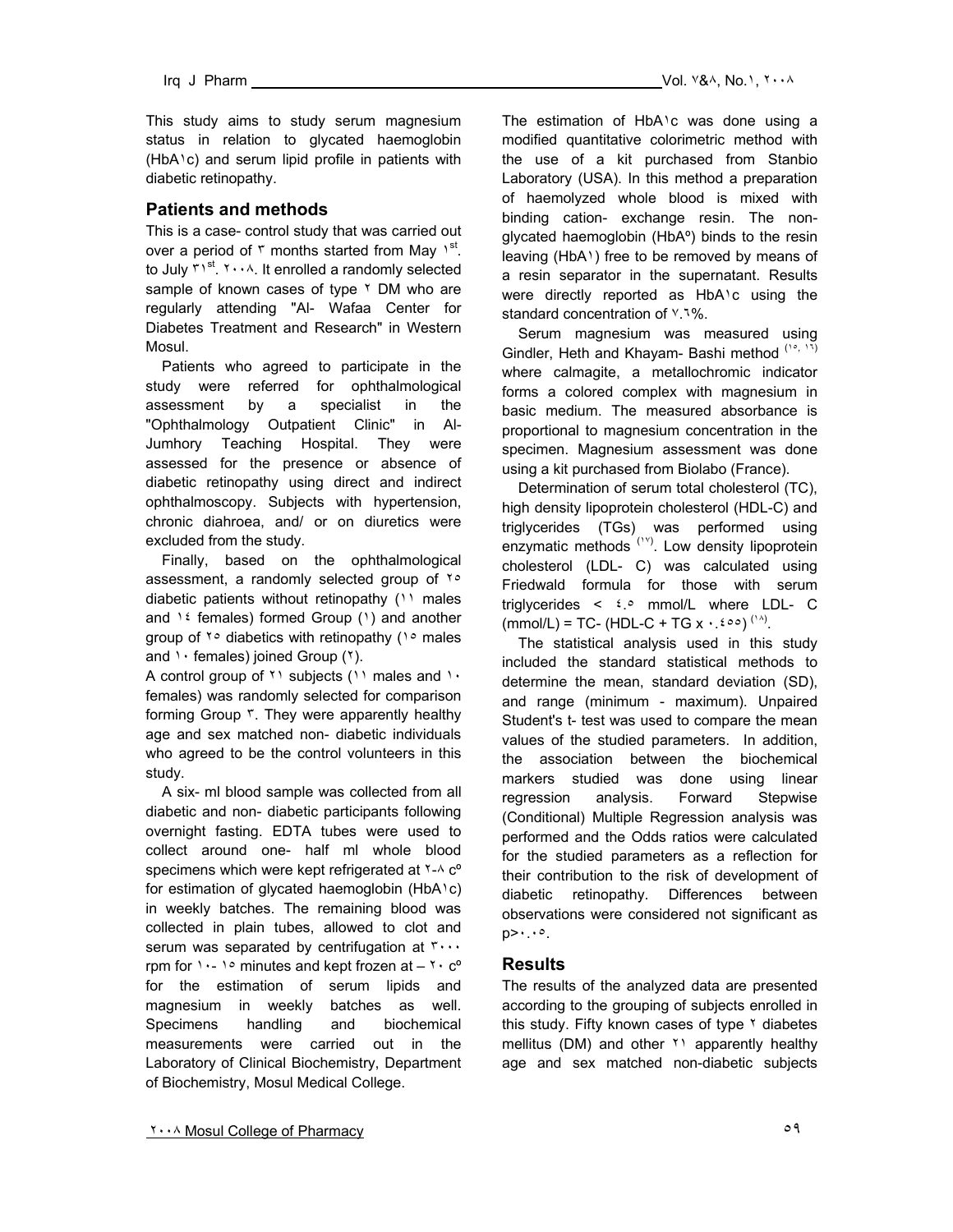formed the three study groups and these groups are:

## **Group ١.**. **Diabetics without Retinopathy**

It included ٢٥ type ٢ diabetic subjects (١١ males and  $12$  females) proved not to have retinopathy as assessed by direct and indirect ophthalmoscopy. They aged ٤٠- ٦٧ years (mean ٥٣.٨ ± ٧.٣٨ years). Their history of having DM ranged between  $1 - 1$  years with the mean duration of  $2.12 \times 10^{-4}$  years.

 The mean serum magnesium concentration for patients in this group was  $\cdot$ .  $\cdot$  +  $\cdot$ .  $\cdot$  mmol/L (range  $\cdot$  .  $\cdot$  1.14 mmol/L). On the other hand, fasting serum triglycerides levels ranged between  $1.0 - 7.92$  mmol/L (mean  $7.77 \pm .77$ mmol/L).

 The mean serum total cholesterol level was ٥.٧٣ ± ٠.٦٦ mmol/L (range ٤.٥٨- ٧.٣٨ mmol/L), while that of HDL- Cholesterol levels was ١.١٧ ±  $\cdot$ . ٢٢ mmol/L (range  $\cdot$  ^ - 1.  $\vee$  mmol/L). Lowdensity lipoprotein – cholesterol (LDL- C) values estimated using Friedwald's formula ranged between ٢.٤٩- ٤.٧٩ mmol/L (mean ٣.٥٣ ± ٠.٥٩ mmol/L). The mean HbA1c level for patients in this group was  $\wedge \cdot \circ \%$   $\pm$   $\wedge \cdot \circ$  (range  $\circ$ .91-١٠.٣١%).

## **Group ٢. Diabetics with Retinopathy**

This group is composed of  $\gamma \circ$  type  $\gamma$  diabetics with changes of diabetic retinopathy in either one or both eyes i.e having microaneurysms with exudates, hemorrhages and vascular proliferative changes. They were 1.0 males and 1. females who aged  $57 - 79$  years (mean  $07.77$ ± ٥.٩٦ years). They had DM for a period ranged between  $Y - YY$  years (mean  $YYY + 7YY$  years). Compared to patients in group  $(1)$ , the mean serum magnesium concentration for patients in this group was  $\cdot \cdot \cdot \cdot$   $\cdot \cdot \cdot \cdot$  mmol/L (range  $\cdot \cdot \cdot$ ٠.٨١ mmol/L). However, serum triglycerides levels ranged between ٢.٠١- ٥.٢٩ mmol/L with the mean of  $1.19 \pm 1.11$  mmol/L and the mean serum total cholesterol level was ٦.١٧± ٠.٩١ mmol/L (range  $\circ$ . 10- A.14 mmol/L).

 High density lipoprotein – cholesterol levels ranged between ٠.٧٨ – ١.٣٧ mmol/L with the mean concentration of  $1.12 \pm 1.14$  mmol/L, while LDL- C values ranged between ٢.٣١- ٥.٥٢ mmol/L with the mean of  $\frac{r}{x} + \frac{q}{x}$  mmol/L.

However, the mean HbA<sup>1</sup>c level in this group was ١٠.٧٣% ± ١.١١ (range ٨.٩٥- ١٣%).

## **Group ٣. Control Group**

This group is composed of ٢١ apparently healthy non- diabetic subjects who volunteered to participate in this study as a control sample. They were  $\cdots$  males and  $\cdots$  females with a mean age of  $\circ$ 1.1 ±  $\wedge$ . Yr years (range rq-10 years). Initially, they were ٢٥ subjects (١٤ males and  $\binom{1}{1}$  females) with negative family history of diabetes and a recent normal fasting plasma glucose testing. However, upon testing their HbA<sup>1</sup>c values,  $\frac{1}{2}$  of them ( $\frac{1}{2}$  males and  $\frac{1}{2}$  female) exhibited elevated concentrations of glycosylated hemoglobin (more than ٦.٢%) reflecting abnormal glycemic status and thus were excluded from the control group.

Their fasting serum concentrations of Mg, TGs, TC, HDL- C and LDL- C were  $\cdot$ .9Y  $\pm$   $\cdot$ .1Y mmol/L (range ٠.٧٧- ١.٣٥ mmol/L), ١.٣٩ ± ٠.٣٩ mmol/L (range  $\cdot$   $\lambda$ Y-  $\lambda$ ) mmol/L),  $\lambda$  Y  $\pm$   $\lambda$ . mmol/L (range  $r_{.}27 - 3.34$  mmol/L),  $1.19 \pm .177$ mmol/L (range  $\cdot$ . ٩٣- ١.٧٩ mmol/L) and  $\frac{1}{100}$ ٠.٦٨ mmol/L (range ١.٦٨- ٣.٩٩ mmol/L) respectively. However, the mean HbA١c concentration in this group was  $0.006 \pm 0.14$ (range ٤.١١- ٦.٢٠ %).

 Unpaired Student's t- test was used to compare the mean values for the measured serum biochemical parameters and HbA<sup>1</sup>c between diabetics in Group (١) i.e. those without retinopathy and those in Group (٢) i.e. those with retinopathy on one hand, and between patients in group (1) and the control group (Group ٣) on the other hand.

 This test revealed that the mean serum magnesium was significantly lower in group ٢ compared to that for those in Group  $\iota$  (t=  $\iota \circ \iota$ , p< ٠.٠٠١). Meanwhile, statistically significant differences were also seen in the mean serum TGs, HDL- C, and HbA١c comparing both (t=  $2.9$ ,  $p$ <  $\cdots$ ; t=  $1.19$ ,  $p$ < $\cdots$ ; t=  $\lambda.0\lambda$ ,  $p$ < ٠.٠٠٠١ respectively). No statistically significant differences were noticed in the mean serum total cholesterol and serum LDL- C concentrations comparing the two groups ( $p$ >  $\cdots$ °). Besides the comparison of the biochemical markers, this test revealed a significant statistical difference in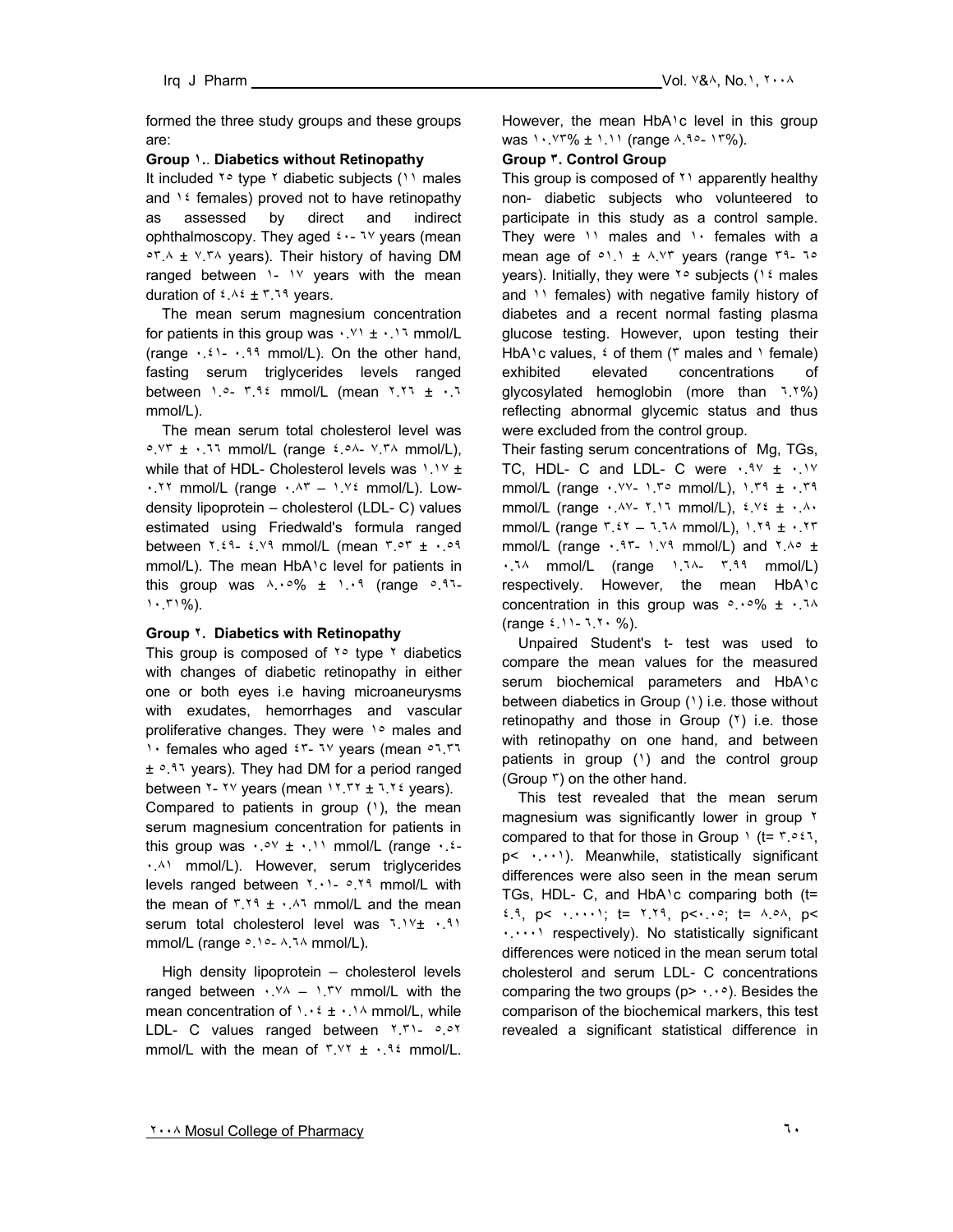the mean duration of diabetes among patients without and those with retinopathy  $(t= 0.17, p<$ ٠.٠٠٠١).

 This test was applied again to compare the same parameters between diabetics without retinopathy (Group ١) and the control subjects in Group (٣). All comparisons of almost all biochemical parameters (including serum total cholesterol and LDL- C) showed significant statistical differences in their mean values. The mean± SD values for serum magnesium, triglycerides, total cholesterol, HDL- C, LDL- C, and HbA<sup>1</sup>c of the three study groups are shown in Table  $(1)$ .

 Linear regression analysis was then applied to study the relationship between serum magnesium, which is the main target biochemical marker in this work, and other measured parameters. The analysis was applied for all subjects in the three study groups so that changes in the dependent and thus those in the independent biochemical variables would be more clear and evident. The analysis revealed a significant inverse relationship between serum magnesium and TGs ( $r = -1337$ ,  $p < +111$ ), TC

 $(r= - \cdot .\dot{z}^{\gamma}, p < \cdot . \cdot \cdot)$ , LDL- cholesterol  $(r= \cdot$ .  $\mathsf{r} \cdot \mathsf{r} \cdot \mathsf{r} = \cdot \cdot \cdot \cdot$ , and HbA $\cdot$  (r= -  $\cdot$   $\cdot$   $\cdot \cdot \cdot$ ) p < ٠.٠٠١). However, a significant positive correlation was noticed between serum magnesium and serum HDL- cholesterol concentrations ( $r = \cdot 79^\circ$ ,  $p = \cdot \cdot \cdot$ ). Results of linear regression analysis are illustrated in Figures  $1, 7, 7, 2$  and  $\circ$ .

 The variables of concern (the biochemical items beside the duration of diabetes) were further assessed as their contribution to the risk for the development of diabetic retinopathy using "Forward Stepwise (Conditional) Multiple Regression Analysis" after standardization of data that belong to all type  $\frac{1}{1}$  diabetic subjects enrolled in this study. This test revealed that the duration of DM in addition to hypomagnesaemia and poor glycaemic control (expressed as high HbA١c concentrations) are the most important contributors for the development of diabetic retinopathy for patients examined. The coefficients of logistic regression, odds ratios and the ٩٥% confidence intervals for the above three important correlates are shown in Table (٢).

| Table 1. Results (mean ± SD) of serum magnesium, lipid profile and glycated haemoglobin (HbA 1c) in |  |
|-----------------------------------------------------------------------------------------------------|--|
| the three study groups.                                                                             |  |

| <b>Parameters</b><br>Groups                                                     | Serum<br>Magnesium<br>(mmol/L)                 | Serum<br><b>Triglycerides</b><br>(mmol/L)                                                | Serum<br>Total<br>Cholesterol<br>(mmol/L) | Serum<br><b>HDL- Cholesterol</b><br>(mmol/L)    | Serum<br>LDL-<br>Cholesterol<br>(mmol/L) | HbA <sub>1</sub> c<br>(% )                                                               |
|---------------------------------------------------------------------------------|------------------------------------------------|------------------------------------------------------------------------------------------|-------------------------------------------|-------------------------------------------------|------------------------------------------|------------------------------------------------------------------------------------------|
| Group \<br>(Diabetics without<br>retinopathy)<br>$(n = \Upsilon \circ)$         | $.91 \pm .01$                                  | $Y_1Y_2 + \ldots$                                                                        | $0.17 + 1.1$                              | $1.1Y + 1Y$                                     | $r \circ r \pm 0.9$                      | $\wedge \cdot \circ \pm \wedge \cdot \circ$                                              |
| Group <sup>Y</sup><br>(Diabetics with<br>retinopathy)<br>$(n = \Upsilon \circ)$ | $.99 \pm .11$                                  | $T Y 1 + \lambda Y$                                                                      | $1.19 + .41$                              | $1.4 \pm .14$                                   | $T.VY_{\pm}$ . 92                        | $1.97 + 1.11$                                                                            |
| Group r<br>(Control Group)<br>$(n = 1)$                                         | $.99 + .99$                                    | $1.79 + .79$                                                                             | $f \vee f \pm \cdot \wedge \cdot$         | $1.19 + .17$                                    | Y A = 1 . 1 A                            | 0.01.11                                                                                  |
| p- Value                                                                        | $\leq$ $\sqrt{1 + \frac{1}{n}}$<br>$\leq$ 1 ** | $\langle \cdot, \cdot \cdot \cdot \rangle$ *<br>$\langle \cdot, \cdot, \cdot \rangle$ ** | $>$ *<br>$\leq$ $\uparrow$ **             | $\langle \cdot \rangle$<br>$\leq$ $\uparrow$ ** | $>$ *<br>$\leq$ 1 **                     | $\langle \cdot, \cdot \cdot \cdot \rangle$ *<br>$\langle \cdot, \cdot, \cdot \rangle$ ** |

\* Group ٢ Vs. Group ١, \*\* Group ١ Vs. Group ٣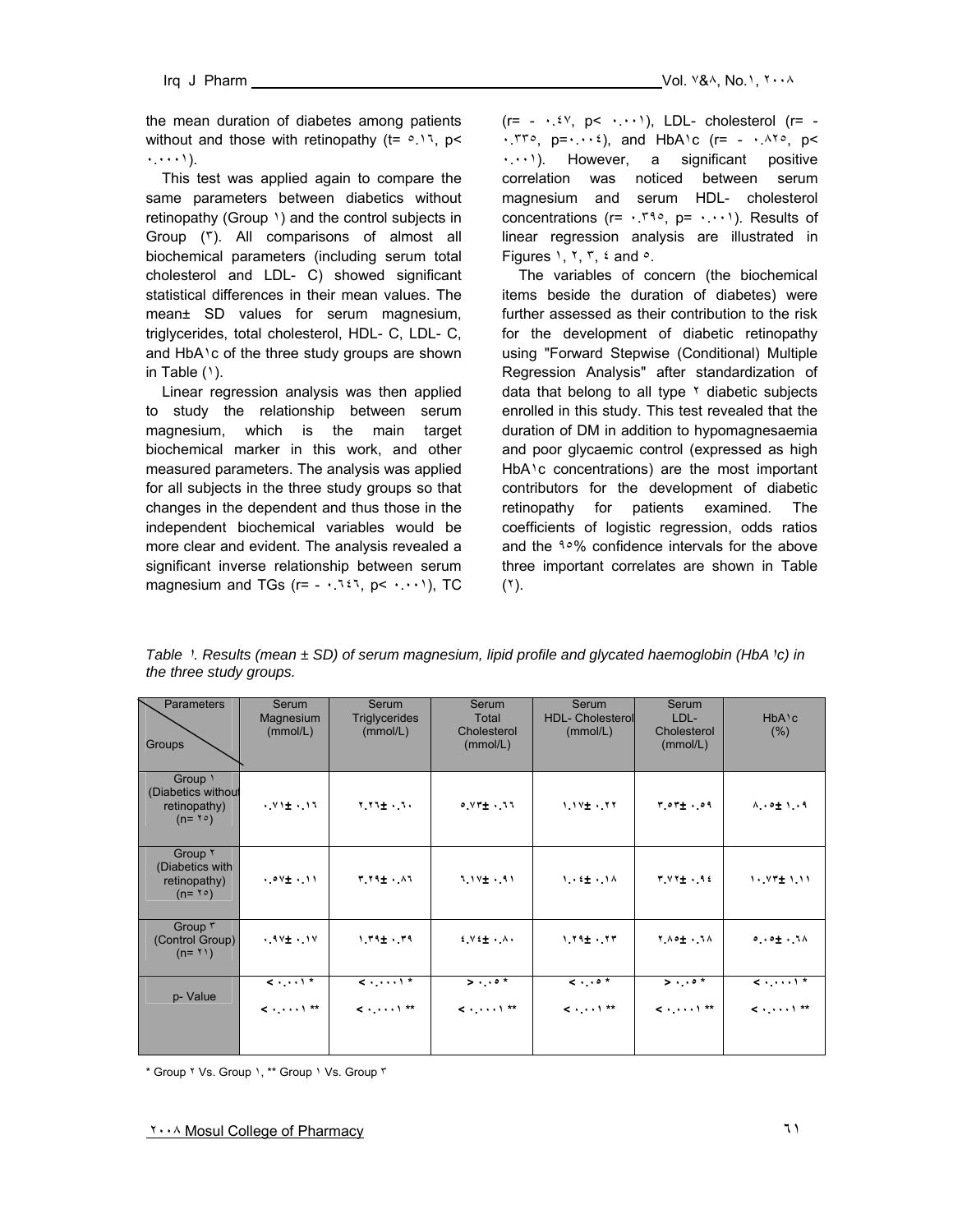| Table Y. Results of Forward Stepwise (Conditional) Multiple Regression analysis of studied variables as |  |
|---------------------------------------------------------------------------------------------------------|--|
| risk factors for diabetic retinopathy in the studied patients.                                          |  |

|                             | <b>Coefficient of Logistic</b><br>Regression | p-Value                   | <b>Odds Ratio</b> |
|-----------------------------|----------------------------------------------|---------------------------|-------------------|
| <b>Duration of Diabetes</b> | ۱ ۹۹٦                                        | $\langle \cdot \rangle$ . | $V_1$ ۳٦          |
| Serum Magnesium             | ۲٫۸۱۲                                        | $\langle \cdot \rangle$ . | ۱٦ ٦٥             |
| $HbA$ <sup>c</sup>          | ۲۲٤ ل                                        | $\langle \cdot \rangle$ . | ٥٦٦               |



*Figure* ١*. Linear regression analysis of serum magnesium (mmol/L) and serum triglycerides (mmol/L) in the study groups.* 



**Serum Magnesium (mmol/L)**

*Figure* ٢*. Linear regression analysis of serum magnesium (mmol/L) and serum total cholesterol (mmol/L) in the study groups.* 



*Figure* ٣*. Linear regression analysis of serum magnesium (mmol/L) and serum HDL- cholesterol (mmol/L) in the study groups.*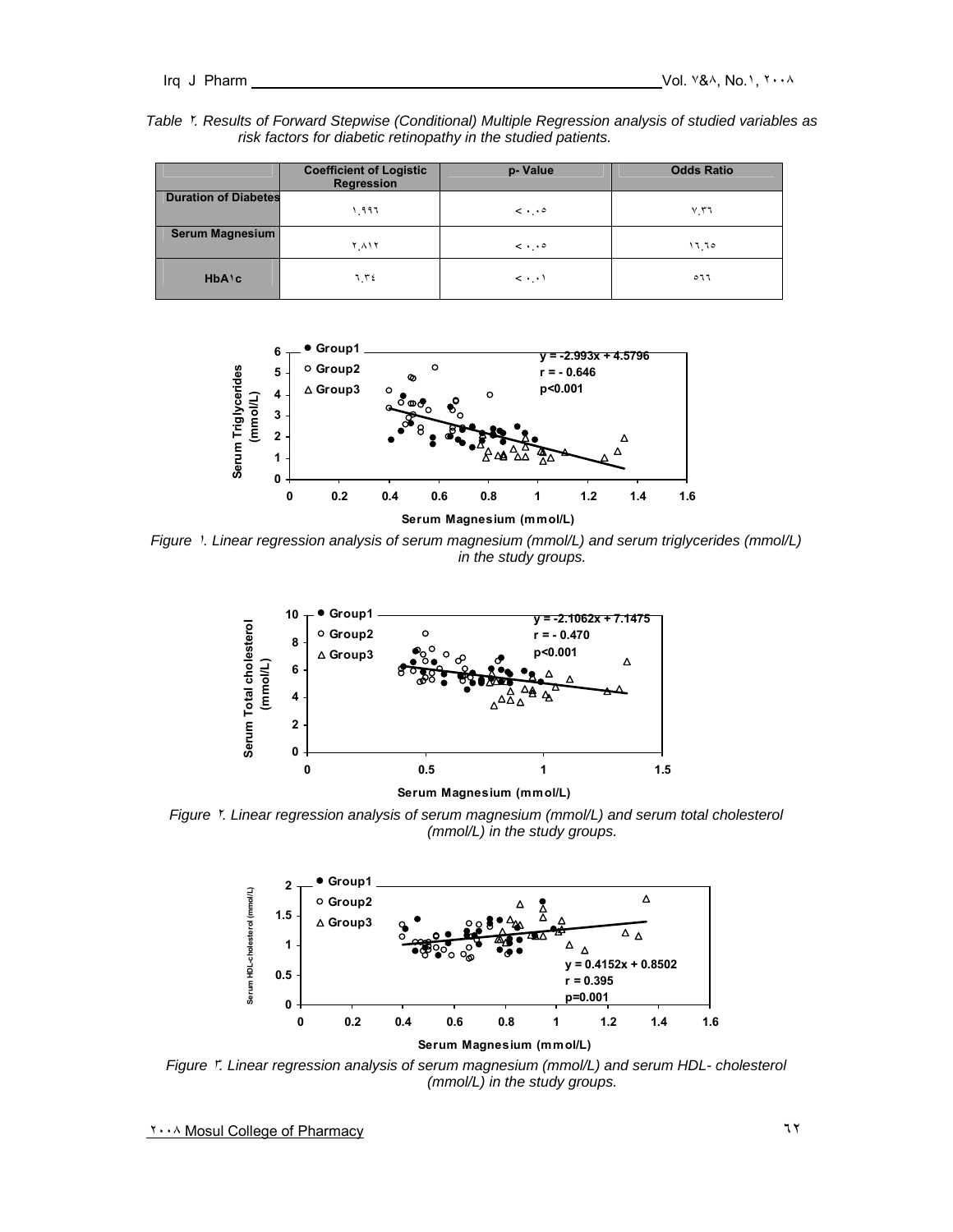

*Figure* ٤*. Linear regression analysis of serum magnesium (mmol/L) and serum LDL- cholesterol (mmol/L) in the study groups.* 



*Figure* ٥*. Linear regression analysis of serum magnesium (mmol/L) and HbA*١*c(%) in the study groups.* 

## **Discussion**

The tendency to hypomagnesaemia in patients with diabetes mellitus may be attributed to glycosuria- related magnesiuria, nutritional factors and/or hyperinsulinaemia.<sup>14</sup> Several large observational studies, including the Atherosclerosis Risk in Communities (ARIC) Study have demonstrated a strong crosssectional association between serum magnesium levels and type  $\frac{1}{2}$  diabetes.  $\frac{1}{2}$ ,  $\frac{1}{2}$ ,  $\frac{1}{2}$ Hypomagnesaemia could be involved in the development of poor metabolic control and chronic diabetic sequels including both macro and microangiopathic complications.<sup>14, YT</sup> Of these chronic microvascular complications, magnesium depletion has been linked to the development of retinopathy  $\frac{f_1(1)}{f_2(1)}$ 

 The pathogenesis of diabetic retinopathy is not completely understood, but established risk factors include poor glycaemic control, hypertension, increasing age, and duration of diabetes.<sup>14</sup> Moreover; besides magnesium depletion, several cross- sectional studies have shown positive association between diabetic retinopathy and conventional plasma lipid profile  $(10, 17)$ . Hence, this study highlighted the serum magnesium status and the serum lipid profile in relation to levels of glycated haemoglobin (HbA١c) as an index for the long term metabolic control in a group of type  $\frac{1}{2}$  diabetics with retinopathy compared to another group of diabetics without it.

 This study revealed that diabetic patients with retinopathy exhibited a significantly lower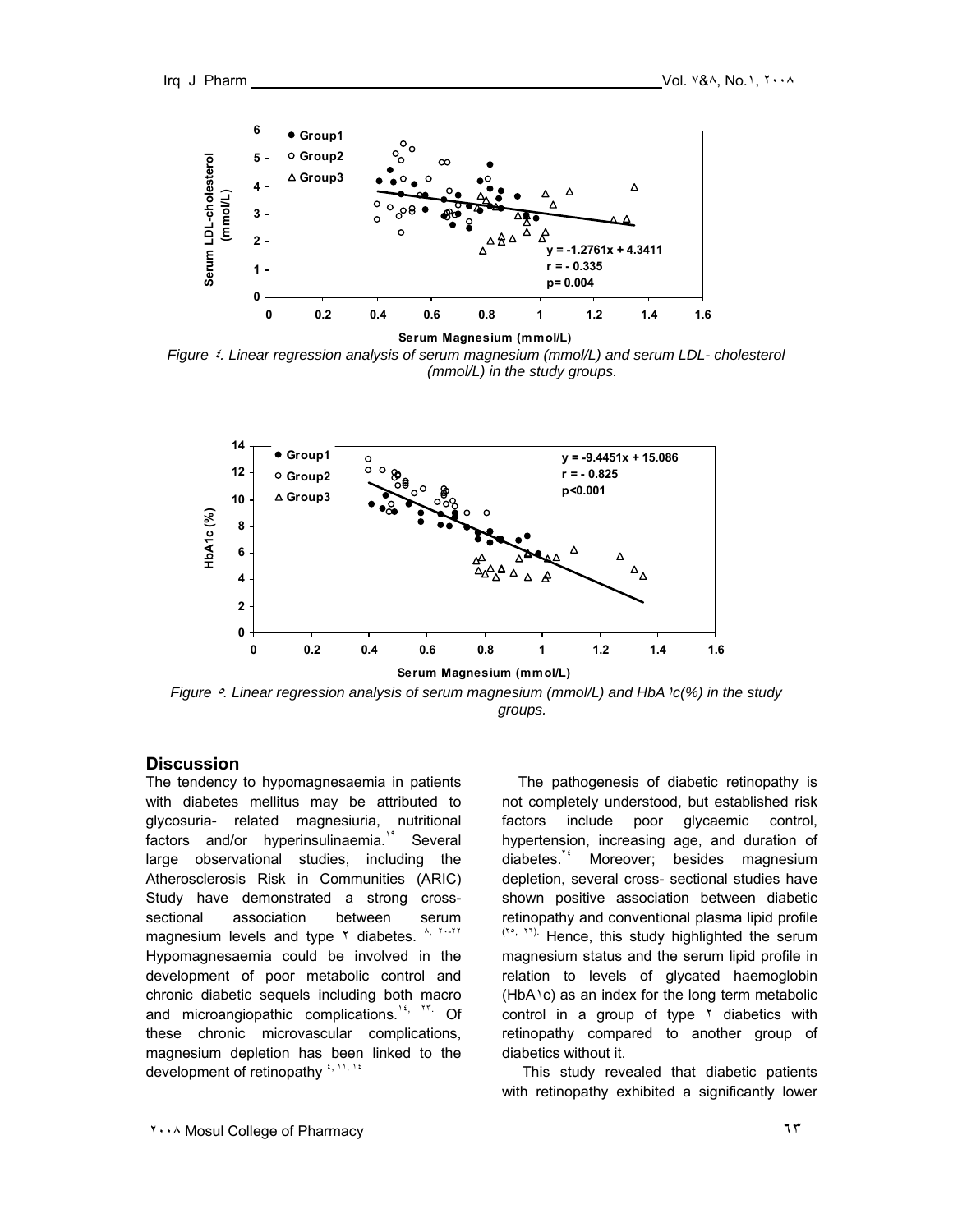mean serum magnesium concentration compared to those without retinopathy  $( \cdot e^{y} +$ ٠.١١ mmol/L Vs. ٠.٧١± ٠.١٦ mmol/L, p< ٠.٠٠١). Meanwhile, the mean serum magnesium level in diabetics without retinopathy was much lower than that of the control group  $( \cdot \cdot \cdot ) \cdot \cdot$  mmol/L Vs.  $\cdot$ .  $94 + \cdot$ . 11 mmom/L,  $p < \cdot$ .  $\cdot \cdot \cdot$ ). These findings are in agreement with those revealed by other workers. <sup>14, TV</sup> Consequently, these findings would rather support the suggestion that hypomagnesaemia is a possible risk factor for the development, severity, and progress of diabetic retinopathy.

 Beside the overt magnesium depletion in diabetics with retinopathy, and as an established metabolic fact in diabetes mellitus, the impact of poor glycaemic control on the development of diabetic microangiopathy was obvious in this work. This is evident by the high figure of HbA1c mean value in diabetic patients with retinopathy compared to those diabetics who did not have it  $(1 \cdot 17\% \pm 1.11 \text{ Vs. } 4 \cdot 10\% \pm 1.19, \text{ p} \cdot 1.11).$ 

 Glycated haemoglobin (HbA١c) has a special affinity for oxygen thereby causes increasing tissue hypoxia and thus plays an important role in the causation of macro and microangiopathic complication of diabetes. <sup>\*</sup><sup>\*</sup>. Furthermore, both of the Diabetes Control and Complications Trial (DCCT) study and the UK Prospective Diabetes Study (UKPDS) have shown a reduction in the risk of diabetic complications with the reduction of HbA<sup>1</sup>c.<sup>*xx, x-*</sup> Concerning retinopathy, the DCCT revealed that a sustained reduction of HbA<sup>1</sup>c from ٩.٠% to ٧.٠% over ٦.٥ years led to a reduction in the risk of developing retinopathy of about **71%**.<sup>19</sup>

 The current work showed a statistically significant negative correlation between the levels of serum magnesium and HbA١c values  $(r= -1.417, p< +. \cdots)$ . This finding was already shown in other studies.

Many studies over the past years have suggested a relationship between serum lipid levels and diabetic retinopathy. It has been postulated that elevation of blood viscosity and alterations in the fibrinolytic system occurs in hyperlipidaemia would cause hard exudates formation.<sup>"</sup> On the other hand, triglycerides incorporation into the cell membranes leads to changes in membrane fluidity and leakage of

plasma constituents into the retina resulting in hemorrhages and oedema in the retina.<sup>™</sup>

The present study revealed that type  $\gamma$  diabetics who have developed retinopathy exhibited extremely higher mean fasting serum TGs levels compared to diabetics without retinopathy (٣.٢٩± ٠.٨٦ mmol/L Vs. ٢.٢٦± ٠.٦٠ mmol/L), with a statistically significant difference at p< ...., Although it is obvious that the mean values of serum TC and LDL- cholesterol concentrations in diabetics with retinopathy were higher than those in diabetics without retinopathy (despite the absence of significant statistical differences, p> ٠.٠٥), but however, like serum TGs; serum HDL- cholesterol levels were found to exhibit a statistically significant difference comparing both groups (mean ١.٠٤± ٠.١٨ mmoml/L Vs. ١.١٧±  $\cdot$ . ٢٢ mmom/L,  $p$ <  $\cdot$ .  $\cdot$   $\circ$ ).

 The findings of this study are similar to those of Kareem et al. in  $\forall \cdot \cdot \ell$ , who just studied changes of serum TC and TGs in forty type ٢ diabetics with retinopathy compared to  $\mathbf{r} \cdot \mathbf{type}$   $\mathbf{r}$ diabetics without retinopathy. They showed significantly higher TC and TGs mean values in those with retinopathy at  $p < \cdots$ <sup>17</sup>.

 Several studies have shown conflicting results about role of serum lipids in diabetic retinopathy  $(177)$ . Sinav et al. reported that while plasma TC and HDL- cholesterol were related to proliferative retinopathy, serum triglycerides were not  $(1, 1)$ . On the contrary, Weber et al. reported that serum triglycerides, but not cholesterol, were associated with diabetic retinopathy in children with type  $\theta$  diabetes.<sup>10</sup>. However, Kordonouri et al. showed HDLcholesterol to be the most important variable related to the development of retinal lesions in children with type \ diabetes. "

It was evident when this study compared diabetics without retinopathy (Group 1) with the healthy controls that diabetics have got higher mean serum TC , TGs and LDLcholesterol values and a significantly lower mean HDL- cholesterol  $(p < \cdots)$  for all). This is similar to a study in  $\gamma \cdot \gamma$  by Maduka et al. who tried to identify and characterize the lipids and lipoprotein abnormalities associated with  $11\%$  type  $\%$  diabetics compared to  $\circ\%$  age matched controls. $N = N$ They revealed statistically significant increases (p< ...) in the mean values of triglycerides, total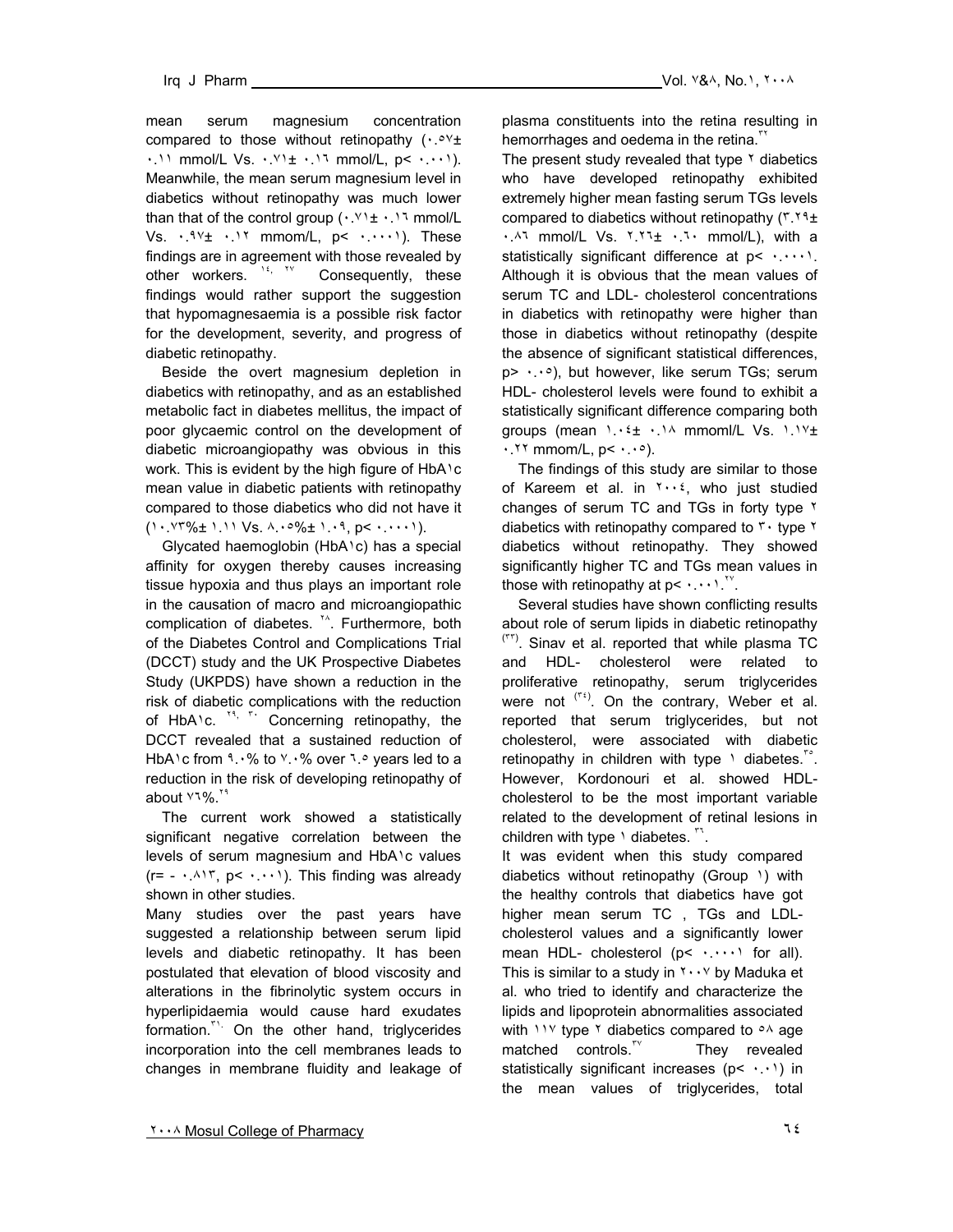cholesterol, and VLDL- cholesterol for diabetics compared to their corresponding controls.

 This study revealed a significant negative correlation between serum magnesium levels on one hand and fasting serum TGs, TC, and LDL- cholesterol concentrations on the other hand ( $p$ <  $\cdots$ ) with all). A study by Corica et al. has also revealed that high plasma triglycerides are independent important correlates of the highly prevalent hypomagnesaemia in diabetic patients besides increased waist circumference and albuminuria.  $\sqrt{a}$ 

 The current study, using Forward Stepwise regression analysis, revealed that among the studied parameters hypomagnesaemia, poor glycaemic control (as elevated HbA١c) and increasing duration of DM are the most important contributors to the risk of developing diabetic retinopathy as was already shown in Table ٢.

 These findings would rather prove the suggested role of serum magnesium in the metabolic control of DM and the risk of longterm diabetic complications in the presence of hypomagnesaemia. The influence of magnesium depletion in diabetic patients on glycaemic control and dyslipidaemia mainly hypertriglyceridaemia was evident in a study by Yokota et al. in  $\cdots$  when they studied the effects of magnesium supplementation on nine mild type  $\gamma$  diabetics.<sup> $\gamma$ </sup> They revealed a marked decrease of the initially high mean serum triglycerides level after supplementation beside the improvement in the mean blood pressure and the glycaemic control.

In conclusion, magnesium depletion is a significant risk factor for, and a frequent finding in, diabetic retinopathy beside poor glycaemic control, dyslipidaemia (mainly hypertriglyceridaemia), and increasing duration of uncontrolled diabetes. The significant association between hypomag= nesaemia and the high fasting serum levels of TGs, TC, LDL- cholesterol and HbA١c would rather support the suggested role for magnesium depletion in the metabolic derangements associated with retinopathy in **٩**. in Pima Indians and Caucasians. J Clin Endocrinol Metab ١٩٩٥;٨٠:١٣٨٢-١٣٨٥.

diabetic patients. Further studies on the role of magnesium supplementation for diabetic patients are necessary to investigate the spectrum of metabolic improvements following magnesium therapy and the degree to which the risk of diabetic retinopathy might be reduced.

#### **References**

- **١**. Standing Committee on the Scientific Evaluation of Dietary Reference Intake; Food and Nutrition Board; Institute of Medicine. Dietary reference intakes of calcium, phosphorus, magnesium, vitamin D, and fluoride, vol.٦, Washington, DC: National Academy Press, ١٩٩٧; pp:١٩٠-٢٤٩.
- **٢**. Yokota K, Kato M, Shiraishi M, Kageyama S, Sakurai T, Ishibashi K, Yamamoto J, Mimura A, Aihara K, Yokose T, Tajima N. Abnormalities of serum magnesium in the patients with type <sup>٢</sup> diabetes. In: Rayssiguier Y, Mazur A, Durlach J (Eds). Advances in magnesium research: nutrition and health. John Libbey & Co Ltd, London, UK, ٢٠٠١; pp:٣٨١-٣٨٣.
- **٣**. Yokota K, Kato M, Lister F, Li H, Hayakawa T, Kikuta T, Kageyama S, Tajima N. Clinical Efficacy of magnesium supplementation in patients with type Y diabetes. J Am Coll Nutr ٢٠٠٤;٢٣ (٥):٥٠٦S-٥٠٩S.
- **٤**. Sharma A, Dabla S, Agrawal RP, Barjatya H, Kothari DK. Serum magnesium: An early predictor of course complications of diabetes mellitus. J Indian Med Assoc ٢٠٠٧;١٠٥(١): ١٦,١٨,٢٠.
- **٥**. American Diabetes Association. Magnesium supplementation in the treatment of diabetes- a consensus statement. Diabetes care ١٩٩٢;٣٣:٥١١-٥١٤.
- **٦**. Paolisso G, Seheen A, D'Onofrio F, Lefebvre P. Magnesium and glucose homeostasis. Diabetologia ١٩٩٠;٣٣:٥١١- ٥١٤.
- **٧**. Paolisso G, Barbagallo M, Hypertension, diabetes mellitus, and insulin resistance: the role of intracellular magnesium. Am J Hypertens ١٩٩٧;١٠:٣٤٦-٣٥٥.
	- **٨**. Paolisso G, Ravussin E. Intracellular magnesium and insulin resistance: results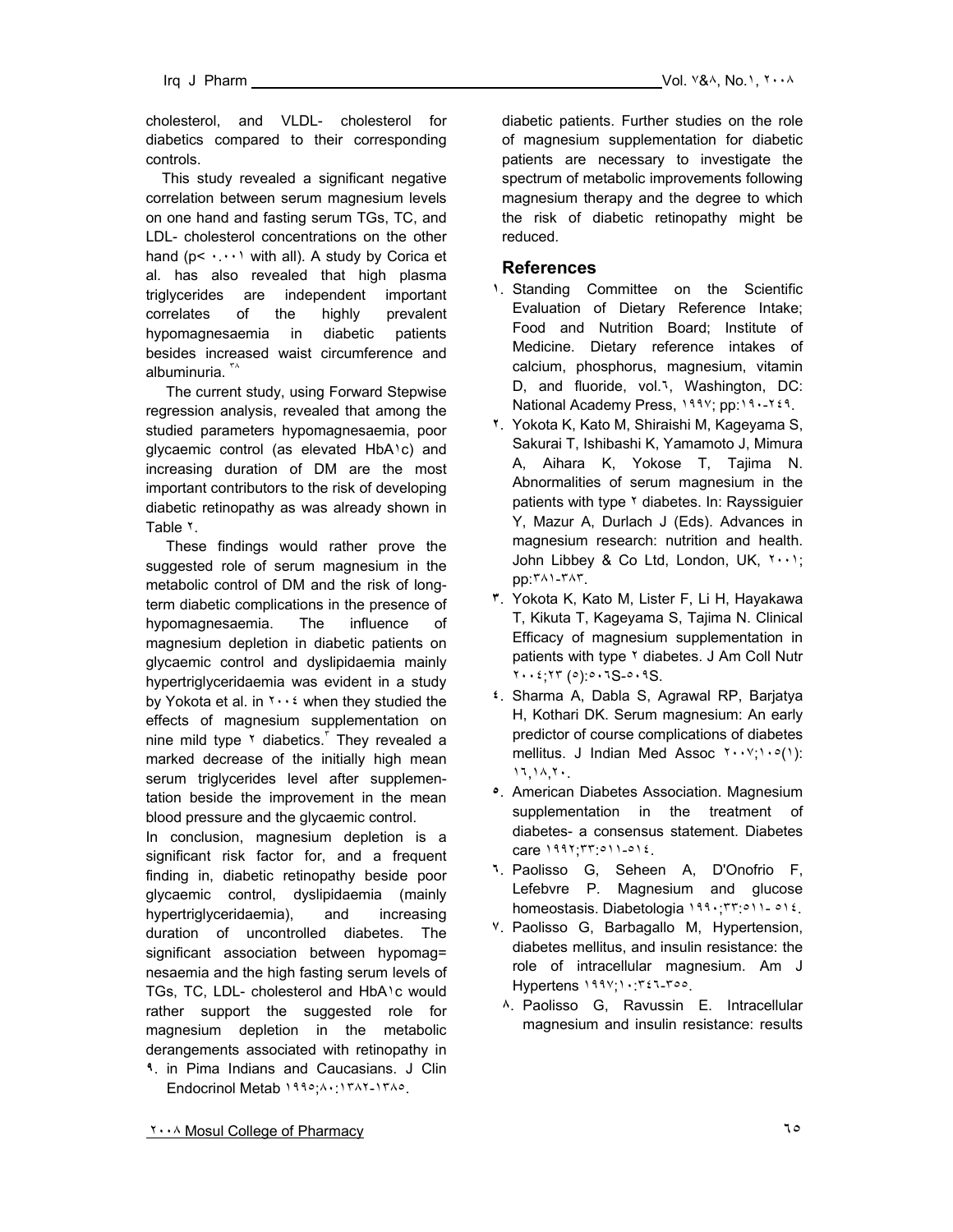- 
- **١٠**. Lefebvre PJ, Paolisso G, Scheen AJ. Magnesium and glucose metabolism. Therapie ١٩٩٤;٤٩:١-٧.
- **١١**. Resnick LM, Barbagallo M, Gupta RK, Laragh JH. Ionic basis of hypertension in diabetes mellitus: role of hyperglycemia. Am J Hypertens ١٩٩٣;٦:٤١٣-٤١٧.
- **١٢**. Sales CH, Pedrosa LFC. Magnesium and diabetes mellitus: Their relation. Clin Nutr ٢٠٠٦;٢٥:٥٥٤-٥٦٢.
- **١٣**.Barbagallo M, Resnick LM, Dominguez LJ, Licata G. Diabetes mellitus, hipertensāo e envenlhecimento: a hipótese iônica das moléstias metabólicocardiovasculares e o envelhecimento. Diabetes metab ١٩٩٨;١١٦-١٢٨.
- **١٤**. Fosmark DS, Torjesen PA, Kilhovd BK, Berg TJ, Sandvik L, Hanssen KF. Increased serum levels of the specific advanced glycation end product methylglyoxal-derived hydroimidazolone are associated with retinopathy in patients with type <sup>٢</sup> diabetes mellitus. Metabolism ٢٠٠٦; ٥٥(٢):٢٣٢-٢٣٦.
- **١٥**. Tosiello L. Hypomagnesemia and diabetes mellitus. Arch Intern Med ١٩٩٦; ١٥٦: ١١٤٣-١١٤٨.
- **١٦**. Gindler EM, Heth DA. Colorimetric determination with bound "Calmagite" of magnesium in human blood serum. Clin Chem ١٩٧١;١٧:٦٦٢.
- **١٧**. Khayam- Bashi H, Liu TZ, Walter V. Measurement of serum magnesium with a centrifugal analyzer. Clin Chem ١٩٧٧;٢٣ (٢):٢٨٩-٢٩١.
- **١٨**. Stein EA, Myers GL. Lipids, apolipoproteins and lipoproteins. In: Burtis CA, Ashood ER. Teitz Fundamentals of Clinical Chemistry,  $t^{\text{th}}$  ed., Philadelphia: Saunders, ١٩٩٦; pp: ٣٧٥- ٤٠١.
- **١٩**.Friedwald WT, Levy RI, Fredrickson DS. Estimation of the concentration of low density lipoprotein cholesterol in plasma without use of the ultracentrifuge. Clin Chem ١٩٧٢;١٨:٤٤٩-٥٥٢.
- **٢٠**. Maltezos E, Papazoglou D, Exiara T, Kambouromiti G, Antonoglou C. Serum magnesium levels in non- diabetic offspring of patients with Type Y diabetes

mellitus. Diabetes Nutr Metab ٢٠٠٤;١٧(١): ١٢-١٦.

- **٢١**. Alzaid AA, Dinneen SF, Moyer TP, Rizza RA. Effects of insulin on plasma magnesium in non insulin- dependent diabetes mellitus: evidence for insulin resistence. J Clin Endocrinol Metab ١٩٩٥; ٨٠:١٣٧٦-١٣٨١.
- **٢٢**. Lopez-Ridaura R, Willett WC, Rimm EB , Liu S, Stampfer MJ, Manson JA E, Hu FB. Magnesium Intake and Risk of Type ٢ Diabetes in Men and Women. Diabetes Care ٢٠٠٤;٢٧:١٣٤-١٤٠.
- ٢٢.Ma J, Folsom AR, Melnick SL, Eckfeldt JH, Sharrett AR, Nabulsi AA, Hutchinson RG, Metcalf PA. Associations of serum and dietary magnesium with cardiovascular disease, hypertension, diabetes, insulin, and carotid arterial wall thickness: the ARIC study. J Clin Epidemiol ١٩٩٥;٤٨: ٩٢٧-٩٤٠.
- ٢٣. Rodríguez- Moran M, Guerrero- Romero F. Oral magnesium supplementation improves insulin sensitivity and metabolic control in type <sup>Y</sup> diabetic subjects: A randomized double- blind controlled trial. Diabetes Care ٢٠٠٣;٢٦(٤):١١٤٧-١١٥٢.
- ٢٤. West KM, Erdreich LJ, Stober JA. A detailed study of risk factors for retinopathy and nephropathy in diabetes. Diabetes ١٩٨٠; ٢٩:٥٠١-٥٠٨.
- ٢٥. Dhir SP, Dahiya R, Ram J, Dash RJ, Chakravarti RN. Serum lipoprotein cholesterol profile in diabetic retinopathy. Indian J Ophthalmol ١٩٨٤;٣٢:٨٩- ٩١.
- ٢٦. Lyons TJ, Jenkins AJ, Zheng D, Lackland DT, McGee D, Garvey WT, Kiein RL, and the DCCT/ EDIC Research Group. Diabetic retinopathy and serum lipoprotein subclasses in the DCCT/ EDIC cohort. JOVS  $\tau \cdot \tau$ :  $\epsilon \circ (\tau)$ : ٩١٠-٩١٨.
- ٢٧. Kareem I, Jaweed SA, Bardapurkar JS, Patil VP. Study of magnesium, glycated haemoglobin and lipid profile in diabetic retinopathy. Indian J Clin Biochem  $\mathbf{y} \cdot \mathbf{z}$ ; ١٩(٢):١٢٤-١٢٧.
- ٢٨. Pankowska E, Staniszewska K. The oxygen availability in children with IDDM. Horm Res ١٩٩٨;٥٠:١٠٧-١٤٠.